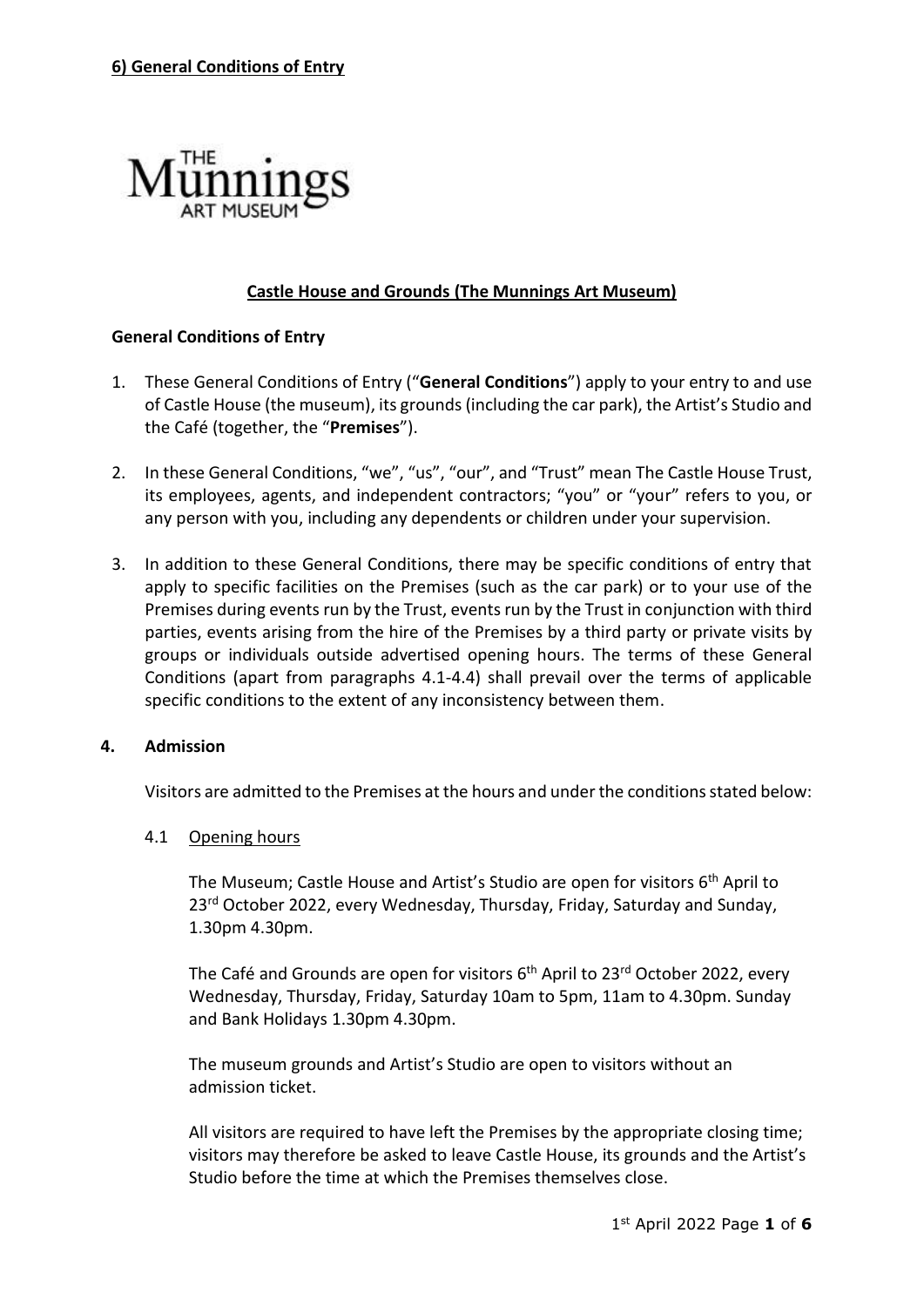We reserve the right to close all or part of the Premises at any time without prior notice in the interests of security or for other reasons. If it is necessary to close the Premises temporarily, visitors may be prevented from leaving whilst the Premises are closed.

## 4.2 Admission charges

Visitors must purchase a valid ticket on entering Castle House.

Admission charges: Adult (including Seniors) £12 25s and under Free Student £9 National Art Pass holder £6 Year Pass Holder Free (to purchase pass £20) Lifetime Pass Holder Free (to purchase pass £350)

# 4.3 Group visits

Pre-arranged group visits at any time (including out of hours) pay the concessionary rate of £9 per person. A group booking enquiry form is available from the Office and on the Castle House Trust's website (www.munningsmuseum.org.uk)

The leaders or organisers of groups may be required to divide their groupsinto subgroups which are small enough to avoid inconvenience to other visitors. Groups of more than 10 may not be admitted if their visit has not been pre-arranged.

The Café at The Munnings Art Museum opens earlier than the museum and may be able to offer suitable refreshments for any group visit. It is advisable to contact the Café in advance on 01206 322127 (option 5) to make reservations.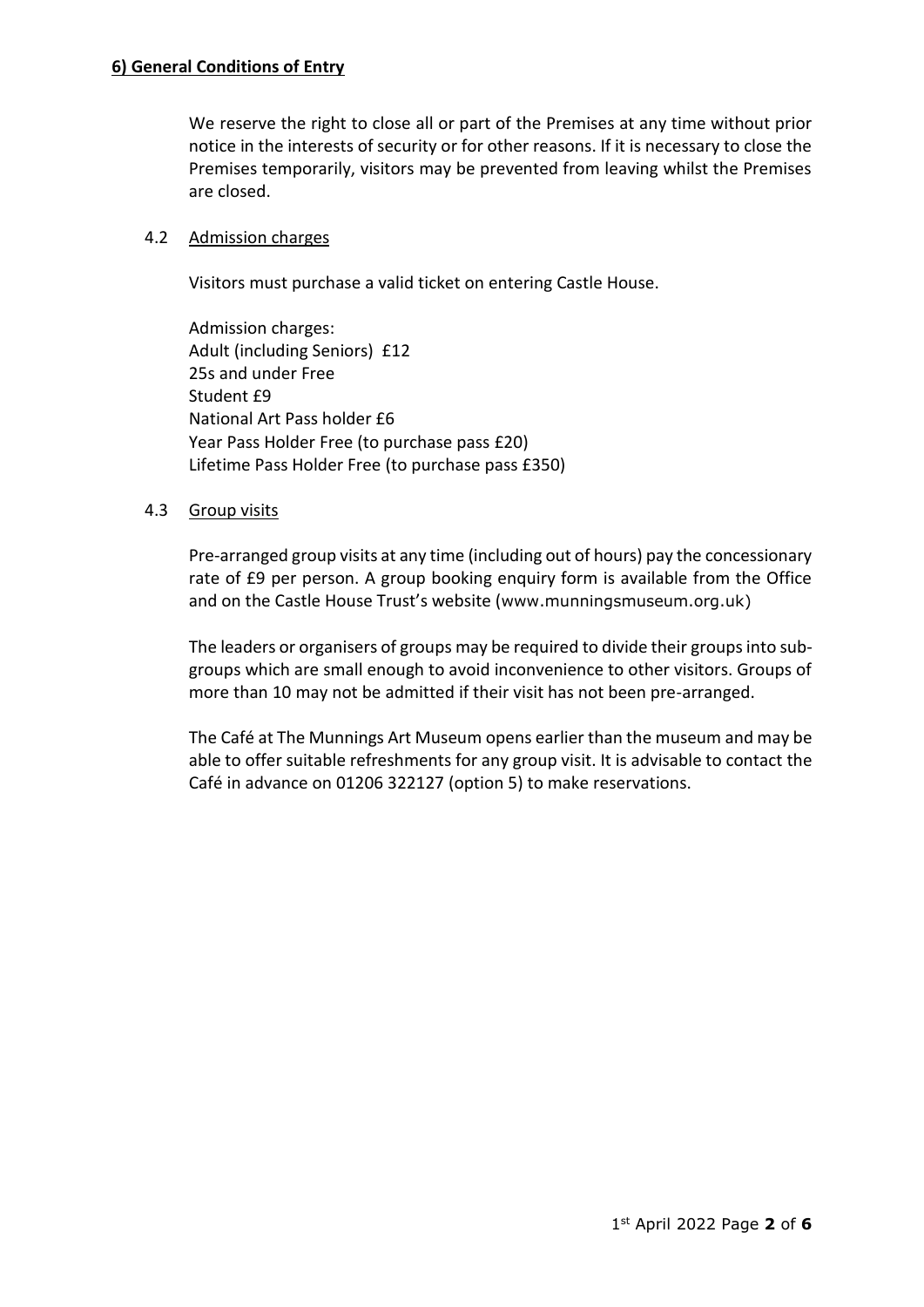# **6) General Conditions of Entry**

## 4.4 Supported visits for schools and specialist groups

Please contact the Office on 01206 322 127 to discuss your requirements.

#### 4.5 Provision for visitors with access needs

**The museum and Studio** can be entered at ground level and there are no steps. **Allocated parking** is available close to the museum.

**All** ground floor galleries are accessible. There is a step up into the Courtyard gallery and a ramp can be provided. Both first floor galleries are only accessible via the main staircase.

There is an accessible **toilet** to the rear of the museum, which is also directly accessible from the grounds and car park.

A **light weight wheel chair** is available upon prior request.

A **hearing loop** is installed in the Reception Area.

The **grounds, disabled toilet** and **Café** building are accessible directly from the car park at ground level though there are some uneven paths.

## 4.6 Dress code

All visitors to the Premises, as a minimum, must wear footwear and suitable clothing.

The wearing of face masks is encouraged.

## 4.7 Animals

Dogs are not permitted inside Castle House, the Artist's Studio and Café unless they are registered assistance animals. Dogs are permitted in the grounds but must be on a lead at all times.

Animals other than dogs may be permitted in the grounds but prior consent must be sought from the Trust.

## 4.8 Refusal

We reserve the right to deny entry to the Premises to any person for any reason deemed appropriate by us, including but not limited to any breach of these General Conditions and any conduct that we consider would offend or disturb other persons on the Premises or endanger or be liable to endanger the exhibits, the fabric of the building or be otherwise undesirable (but not a reason prohibited by law).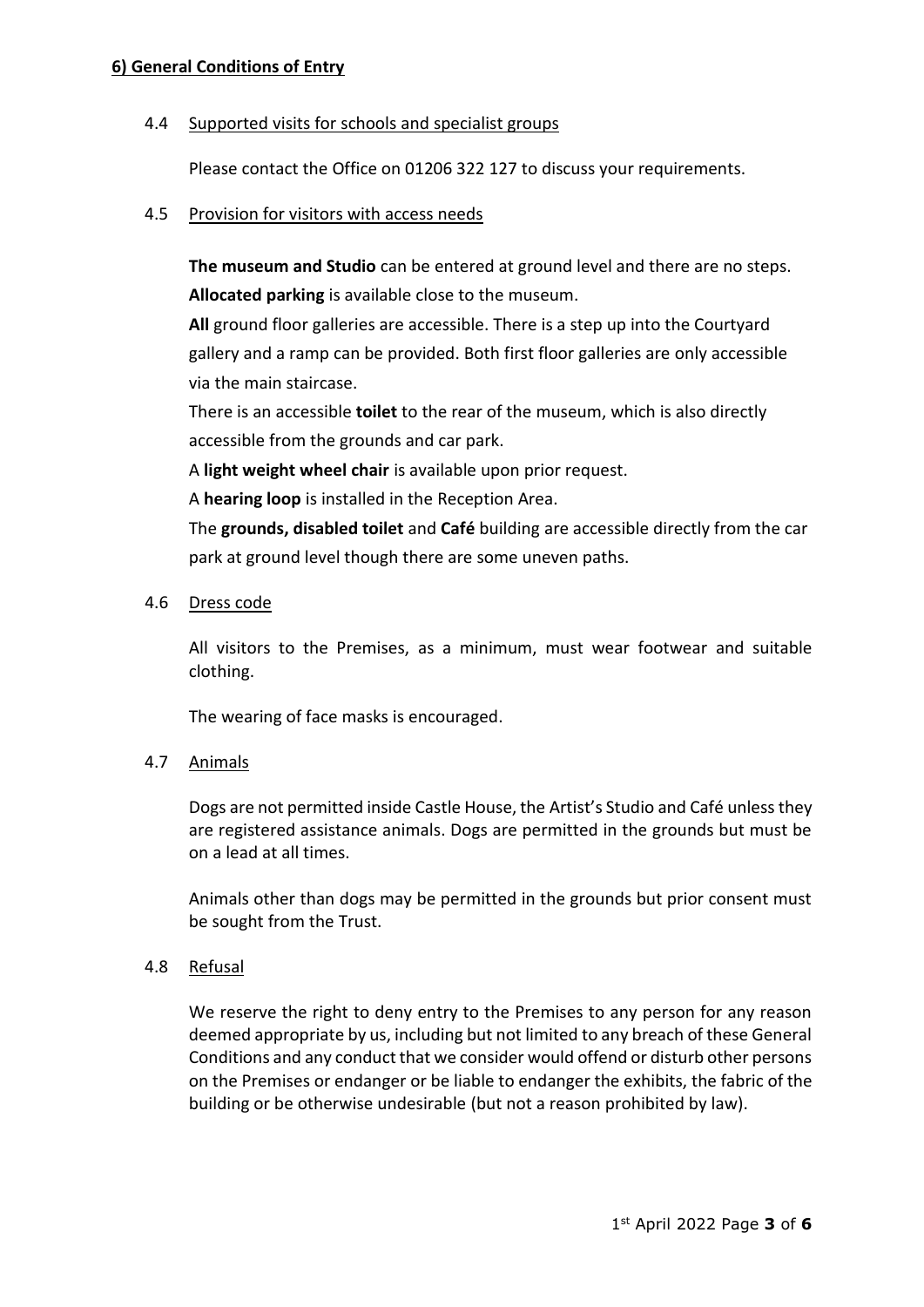# **6) General Conditions of Entry**

## **5. Parking**

Parking is at your own risk. We accept no responsibility for any loss or damage sustained to vehicles or contents on the Premises other than loss or damage caused by our negligence.

## **6. Bags and clothing**

- 6.1 We reserve the right to refuse to allow any bag or personal item to be brought into Castle House, the Artist's Studio and the Café.
- 6.2 We reserve the right to make a charge for the storage on the Premises of any item refused under General Condition 5.1.
- 6.3 We accept no responsibility for any loss or damage sustained to items stored on the Premises pursuant to General Condition 5.2, other than loss or damage caused by our negligence.
- 6.4 You must not leave bags or personal items unattended anywhere on the Premises. We reserve the right to deal with any unattended objects in such manner as seems fit and will accept no liability for damage which may be caused in consequence.

#### **7. Food and drink**

- 7.1 Food and drink are not permitted to be consumed inside Castle House or the Artist's Studio, except as permitted by the Trust from time to time in relation to specific events at the Premises.
- 7.2 Visitors may bring their own food and drink (including alcohol) into the Premises for consumption in the allocated or pre-agreed areas.
- 7.3 Persons aged under 18 years may not purchase or consume alcohol at or on the Premises.

## **8. Children**

Children must be under the supervision of a responsible adult at all times.

#### **9. Photography**

You must not take photographs, audio, or video recordings on the Premises, except as permitted by the Trust from time to time in relation to specific events at the Premises.

#### **10. Sketching, drawing and painting**

The use of charcoal, pastels, permanent markers, water colour or oil paint is not allowed in Castle House or the Artist's Studio without our prior consent.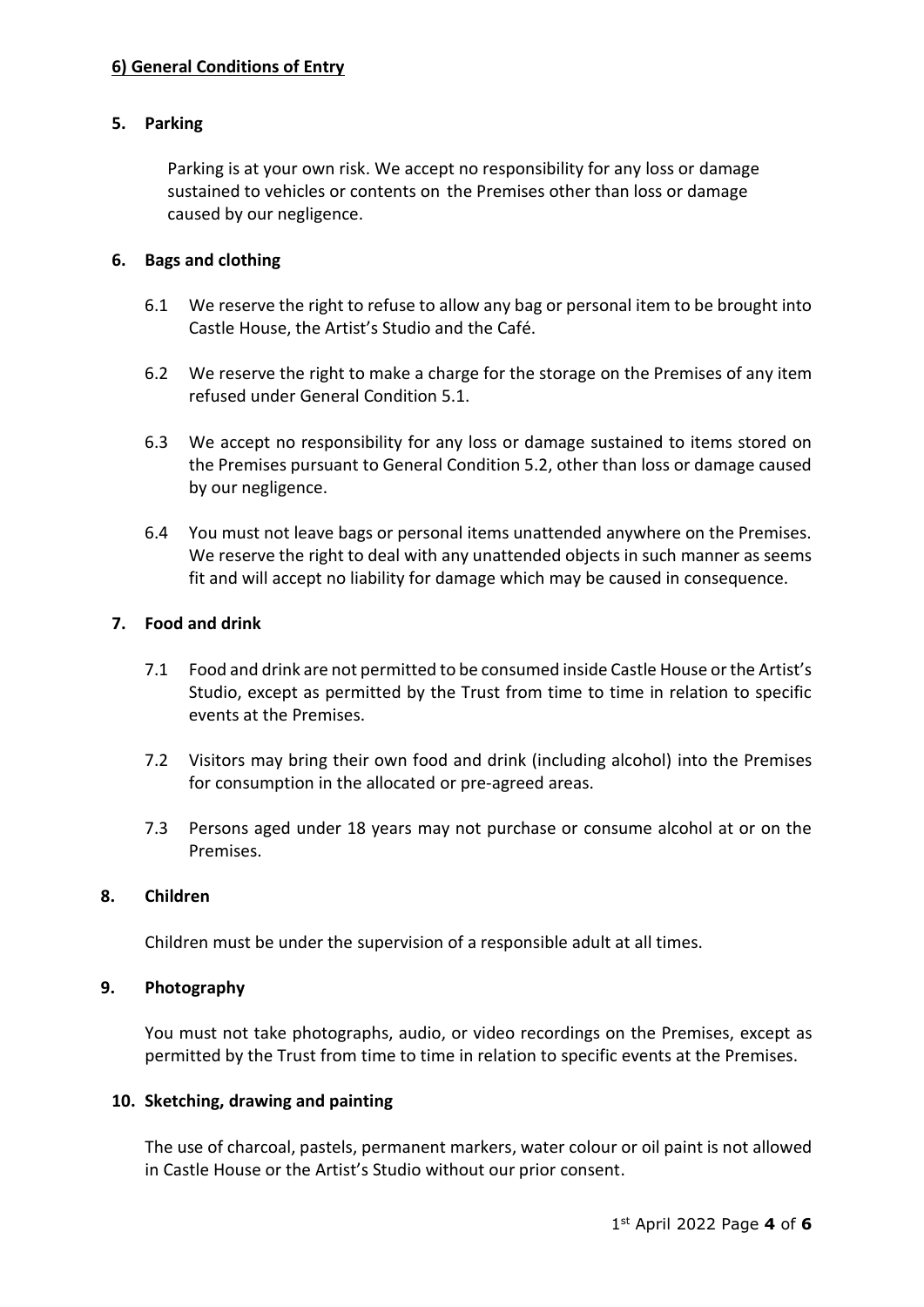# **6) General Conditions of Entry**

#### **11. Mobile phones and other electronic devices**

- 10.1 The use of mobile phones and other electronic devices likely to create disturbance to other persons is prohibited inside Castle House and the Artist's Studio.
- 10.2 We reserve the right anywhere on the Premises to forbid the use of any electronic device likely to create disturbance to other visitors.

#### **12. Behaviour on the Premises**

- 11.1 When you are on the Premises you are responsible for your own property and behaviour.
- 11.2 You must comply with all lawful requests made by our personnel and all signage in relation to your entry and use of the Premises.
- 11.3 You must not touch or interfere with the artwork and objects on display.
- 11.4 You must not carry out, cause or permit disruptive behaviour, violence or harassment on or around the Premises.
- 11.5 You must not smoke anywhere on the Premises.
- 11.6 You must not be intoxicated or under the influence of drugs whilst on the Premises.
- 11.7 We reserve the right to require a person already admitted to leave the Premises for any reason deemed appropriate by us, including but not limited to any breach of these General Conditions and any conduct that we consider would offend or disturb other persons on the Premises or endanger or be liable to endanger the exhibits, the fabric of the building or be otherwise undesirable (but not a reason prohibited by law).

# **13. CCTV**

Closed circuit television is in operation on the Premises and images are being monitored for the purpose of crime prevention and public safety. For further information please contact the Museum Director.

## **14. Privacy Statement**

We collect, use and disclose personal information in accordance with our Privacy Statement.

#### **15. Exclusions**

If anything in these Conditions is illegal or unenforceable, that part is to be disregarded and its removal will not affect the rest of the Conditions.